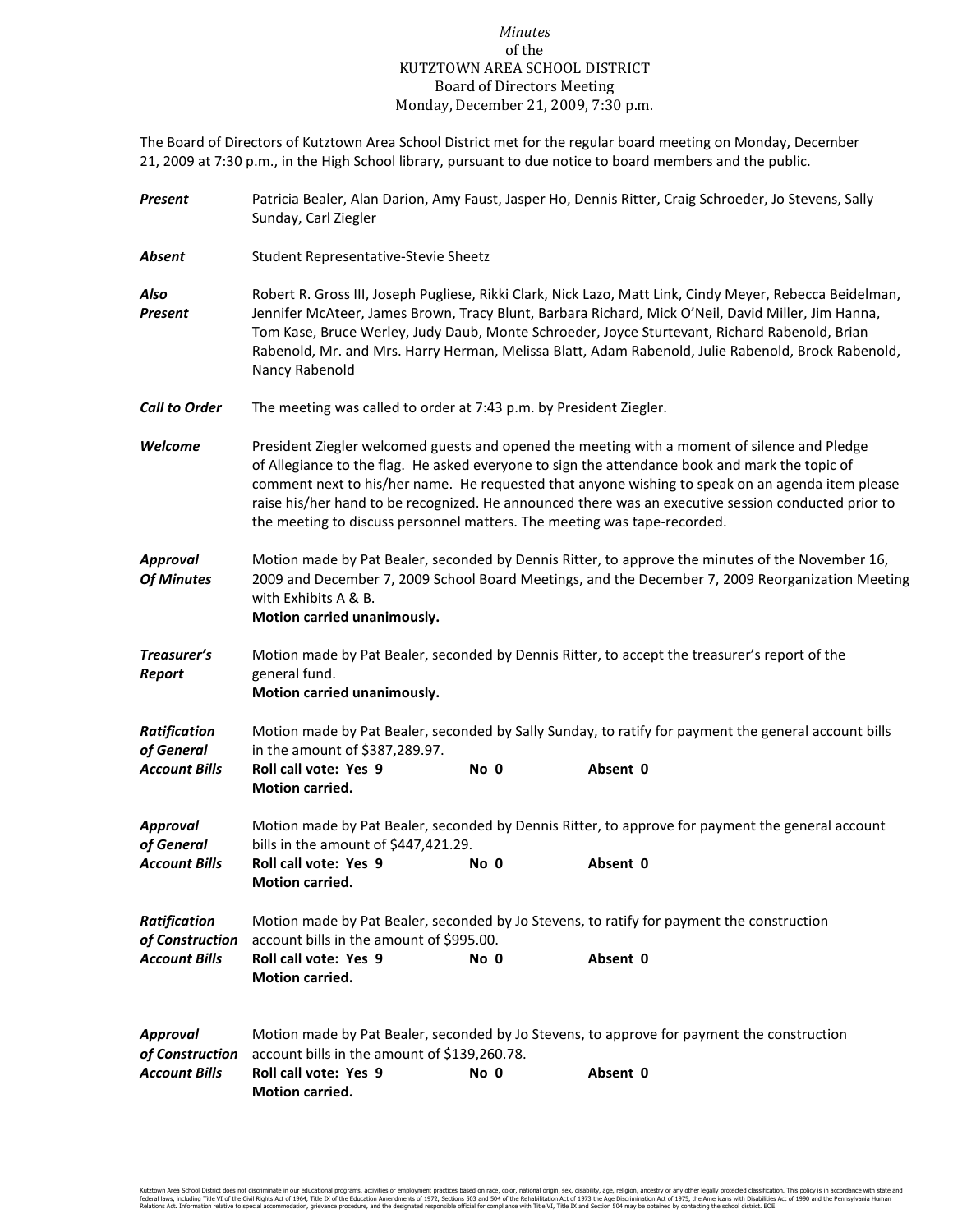| KASD Board of Directors Meeting Minutes<br>December 21, 2009 |                                                                                                                                                                                                                                                                                                                                                                                                                                                                                                                                                                                                                                                                                                                                                                                  |                                                                                                                                                                                                                                                                                                                                                                                                                       |  |  |  |
|--------------------------------------------------------------|----------------------------------------------------------------------------------------------------------------------------------------------------------------------------------------------------------------------------------------------------------------------------------------------------------------------------------------------------------------------------------------------------------------------------------------------------------------------------------------------------------------------------------------------------------------------------------------------------------------------------------------------------------------------------------------------------------------------------------------------------------------------------------|-----------------------------------------------------------------------------------------------------------------------------------------------------------------------------------------------------------------------------------------------------------------------------------------------------------------------------------------------------------------------------------------------------------------------|--|--|--|
| Page 2 of 3                                                  |                                                                                                                                                                                                                                                                                                                                                                                                                                                                                                                                                                                                                                                                                                                                                                                  |                                                                                                                                                                                                                                                                                                                                                                                                                       |  |  |  |
| Supt's<br>Report                                             | Mr. Gross reported each year the district gives all students across the district the opportunity to enter<br>a holiday card artwork design for our district holiday card. Mr. Gross recognized this year's winner,<br>Brock Rabenold, a seventh grade student for his outstanding accomplishment and talent. Brock was<br>presented with a framed copy of the 2009-2010 Kutztown Area School District holiday card featuring his<br>artwork.<br>Mr. Gross shared that the Kutztown Area School District obtained Adequate Yearly Progress status, a<br>statewide recognition, for the second consecutive year. Kutztown Area School District is the only district<br>in Berks County to obtain this recognition for all of its buildings. Mr. Gross extended his congratulations |                                                                                                                                                                                                                                                                                                                                                                                                                       |  |  |  |
|                                                              | to teachers, administrators, and the board for helping the students and district obtain these awards.                                                                                                                                                                                                                                                                                                                                                                                                                                                                                                                                                                                                                                                                            |                                                                                                                                                                                                                                                                                                                                                                                                                       |  |  |  |
| <b>Committee</b><br><b>Reports</b>                           | <b>EIT</b><br>Pat Bealer                                                                                                                                                                                                                                                                                                                                                                                                                                                                                                                                                                                                                                                                                                                                                         | Mrs. Bealer reported Act 32 put out bids to find a solicitor. Until a solicitor is contracted,<br>nothing further will happen with the bill.                                                                                                                                                                                                                                                                          |  |  |  |
|                                                              | <b>BCTC</b>                                                                                                                                                                                                                                                                                                                                                                                                                                                                                                                                                                                                                                                                                                                                                                      | Pastor Ritter reported seven (7) new board members were seated last meeting. The<br>Dennis Ritter previous officers were re-elected to their seats.                                                                                                                                                                                                                                                                   |  |  |  |
|                                                              | <b>ECC</b><br>Jo Stevens                                                                                                                                                                                                                                                                                                                                                                                                                                                                                                                                                                                                                                                                                                                                                         | Mrs. Stevens reported Alan Angstadt, head girls soccer coach, attended the meeting to<br>discuss and speak on the following issues:<br>A standard policy for academically ineligible participants;<br>$\bullet$<br>A drug and alcohol policy extended to the extra curricular students;<br>$\bullet$                                                                                                                  |  |  |  |
|                                                              |                                                                                                                                                                                                                                                                                                                                                                                                                                                                                                                                                                                                                                                                                                                                                                                  | A request for a second assistant girls soccer coach due to the increase in<br>$\bullet$<br>participants.                                                                                                                                                                                                                                                                                                              |  |  |  |
|                                                              | <b>Stadium</b><br>Campaign<br>Jo Stevens                                                                                                                                                                                                                                                                                                                                                                                                                                                                                                                                                                                                                                                                                                                                         | Cougar Pride Mrs. Stevens reported the first meeting of the committee was held last week. A<br>very in-depth discussion was held, and the meeting could have lasted all night.                                                                                                                                                                                                                                        |  |  |  |
| <b>PSBA</b><br>Pat Bealer                                    |                                                                                                                                                                                                                                                                                                                                                                                                                                                                                                                                                                                                                                                                                                                                                                                  | Mrs. Bealer reported HB 2135 was approved, which introduces a new type of pension<br>for oncoming teachers. This is a hybrid of the current pension, and will help districts<br>financially with the PSERS rate increases.                                                                                                                                                                                            |  |  |  |
|                                                              | <b>Student</b><br><b>Alan Darion</b>                                                                                                                                                                                                                                                                                                                                                                                                                                                                                                                                                                                                                                                                                                                                             | Dr. Darion reported the committee discussed the AYP awards, and is using a self-evaluation<br>Achievement tool for continuous improvement called Getting Results. A Rigor Committee representative<br>raised a concern that the state standards are setting a ceiling, and not a floor in regards to<br>student progress. The Rigor Committee is evaluating options to increase the progress of<br>affected students. |  |  |  |
| Personnel                                                    | 1.                                                                                                                                                                                                                                                                                                                                                                                                                                                                                                                                                                                                                                                                                                                                                                               | Motion made by Jo Stevens, seconded by Al Darion, to approve the following personnel items:<br>The acceptance of the resignation of Jeremy D. Weinman as a volunteer wrestling coach for the<br>2009-2010 school year, effective December 21, 2009.                                                                                                                                                                   |  |  |  |
|                                                              | The approval of the following volunteer wrestling coaches for the 2009-2010 school year, effective<br>2.<br>December 22, 2009:<br>Matthew W. Stevens<br>Nathan D. Warke                                                                                                                                                                                                                                                                                                                                                                                                                                                                                                                                                                                                          |                                                                                                                                                                                                                                                                                                                                                                                                                       |  |  |  |
|                                                              | The approval of Nicole M. Dayton as a full-time (7 work hours per day) kindergarten aide at Albany<br>3.<br>Elementary School, effective December 22, 2009, at the approved rate of \$11.00 per hour. Funding<br>for this position will be provided through ARRA stimulus funds.                                                                                                                                                                                                                                                                                                                                                                                                                                                                                                 |                                                                                                                                                                                                                                                                                                                                                                                                                       |  |  |  |
|                                                              | The approval of Nicole M. Dayton as a substitute teacher for the 2009-2010 school year, effective<br>4.<br>December 22, 2009, at the approved substitute teacher rate of \$100 per day for days 1-20, and<br>\$110 per day for days 21 and thereafter.<br>The approval of Monica Mancini as a long-term substitute teacher for middle school language arts,<br>5.<br>effective December 22, 2009 through the end of the second semester of the 2009-2010 school<br>year, at the approved long-term substitute rate of \$100 per day for days 1-20, \$110 per day for<br>days 21-45, and the remainder at Bachelor's, Step 1, non-tenured, per the KATA/KASD contract.                                                                                                            |                                                                                                                                                                                                                                                                                                                                                                                                                       |  |  |  |
|                                                              |                                                                                                                                                                                                                                                                                                                                                                                                                                                                                                                                                                                                                                                                                                                                                                                  |                                                                                                                                                                                                                                                                                                                                                                                                                       |  |  |  |
|                                                              | 6.                                                                                                                                                                                                                                                                                                                                                                                                                                                                                                                                                                                                                                                                                                                                                                               | The approval of Albert T. Whitehead, Jr. as a substitute custodian for the 2009-2010 school year,<br>effective January 4, 2010, at Mr. Whitehead's current rate of \$11.29 per hour.                                                                                                                                                                                                                                  |  |  |  |